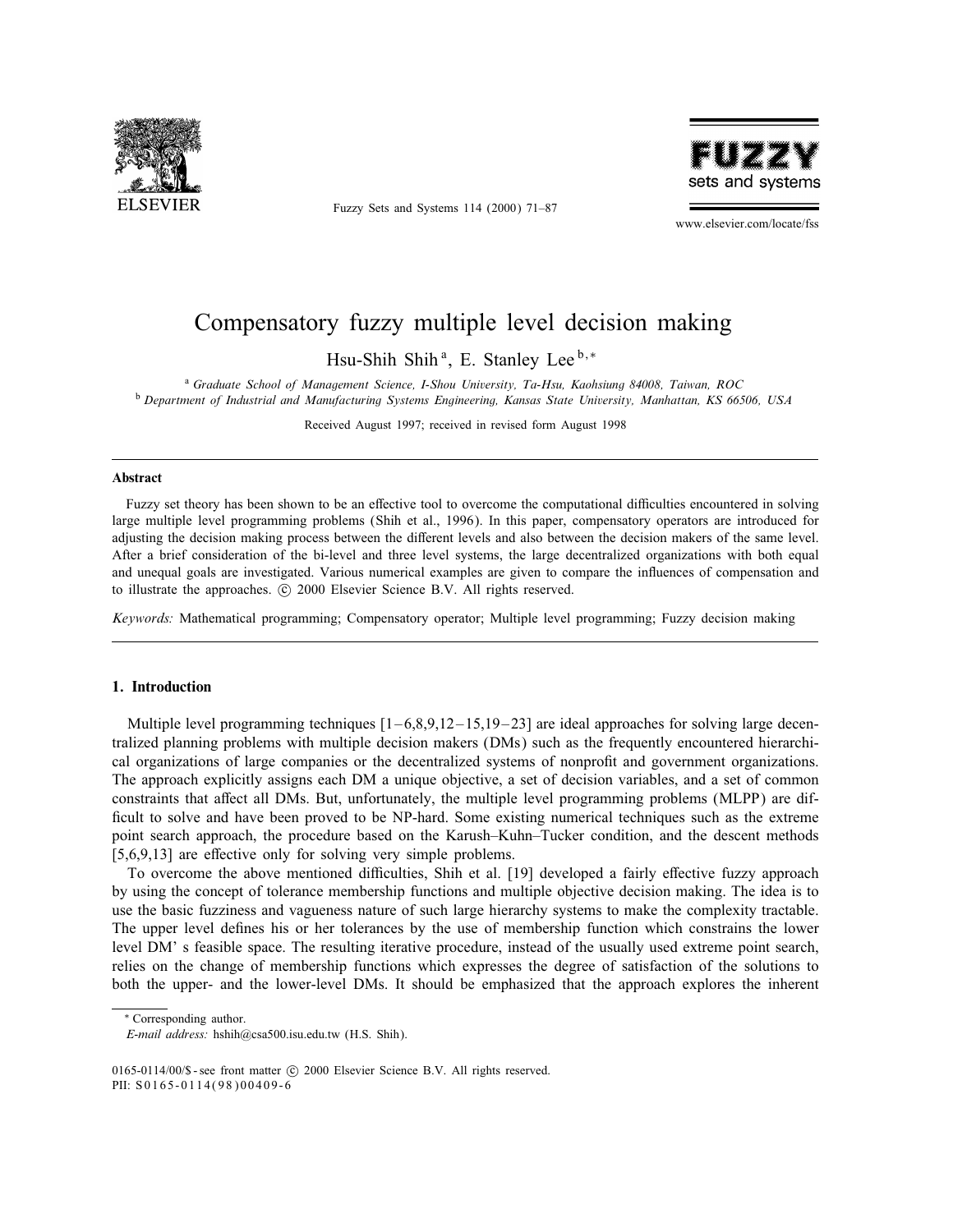vagueness of the system and thus generates no significant additional constraints. In fact it significantly reduces the amount of computation required for large multiple level decentralized programming problems (MLDPP).

However, the earlier work [19] used the non-compensatory max–min aggregation operator, which is not the usual practice for solving real-world decision making problems. Managerial decisions almost always allow some compensation between different achievements so that a balance of the objectives can be obtained. Furthermore, in real world applications, the objectives of the DMs in the same hierarchy level can also be different. Thus, in the present approach, multiple decision units in the same level can have unequal objectives.

In the following sections, the compensatory fuzzy operators are first considered. By using these compensatory operators, the solution procedures for the various types of multiple level decision problems are formulated. Numerical examples are solved to illustrate the approaches.

# 2. Compensatory fuzzy aggregation operators

There exist various fuzzy aggregation operators. Max–min operator simulates the classic logical "exclusive or" and "and", and thus are the earliest aggregator proposed [7]. Zimmermann and Zysno [28,29] studied empirically the operators "min", "product", "max", "weighted geometric mean", and "y-operator". They concluded that the "y-operator" is especially suited for human decision making. Various other investigators also proposed and studied various compensatory and non-compensatory operators (see, e.g. [10,11,16,25]). More recently, Yager [26] introduced the ordered weighted averaging operators.

Although Zimmermann and Zysno [28] have shown that the Hamacher  $\gamma$ -operator predicts human judgment very well, but it is a nonlinear operator and increases the computational difficulties tremendously. Based on the  $\gamma$ -operator, Werners [24] introduced the following compensatory fuzzy "or" and "and" operators which are the convex combinations of max and arithmetical mean, and min and arithmetical mean, respectively:

$$
\mu_{\text{or}} = \gamma \, \max_{i} (\mu_i) + (1 - \gamma) \left( \sum_{i} \mu_i \right) / m,
$$
\n
$$
\mu_{\text{and}} = \gamma \, \min_{i} (\mu_i) + (1 - \gamma) \left( \sum_{i} \mu_i \right) / m,
$$
\n(1)

where  $0 \le \mu_i \le 1$ ,  $i = 1, 2, \dots, m$ , and the magnitude of  $\gamma \in [0, 1]$  represents the grade of compensation.

Obviously, when  $\gamma = 1$ , Eq. (1) reduces to  $\mu_{\text{or}} = \max$  and  $\mu_{\text{and}} = \min$ . The combination of these two operators forms the generalized "or" and "and" operators. For illustrative purposes, the fuzzy "and" operator will be used in this investigation and Eq. (1) is further simplied in the following for multi-level decision making problems:

Let  $\lambda = \min_i(\mu_i)$ , then the fuzzy "and" operator becomes:

$$
\mu_{\text{and}} = \gamma \lambda + (1 - \gamma) \left( \sum_{i} \mu_{i} \right) / m = \gamma \lambda + (1 - \gamma) \sum_{i} ((\mu_{i} \lambda) + \lambda) / m
$$
  
=  $\gamma \lambda + (1 - \gamma) m \lambda / m + (1 - \gamma) \sum_{i} (\mu_{i} - \lambda) / m = \lambda + (1 - \gamma) \sum_{i} (\mu_{i} - \lambda) / m,$   
 $0 \le \mu_{i} \le 1, \quad i = 1, 2, ..., m, \quad 0 \le \lambda \le 1, \quad 0 \le \gamma \le 1.$ 

After letting  $\lambda_i = \mu_i - \lambda$ , the above expression reduces to

$$
\mu_{\text{and}} = \lambda + (1 - \gamma) \sum_{i} \lambda_i / m, \tag{2}
$$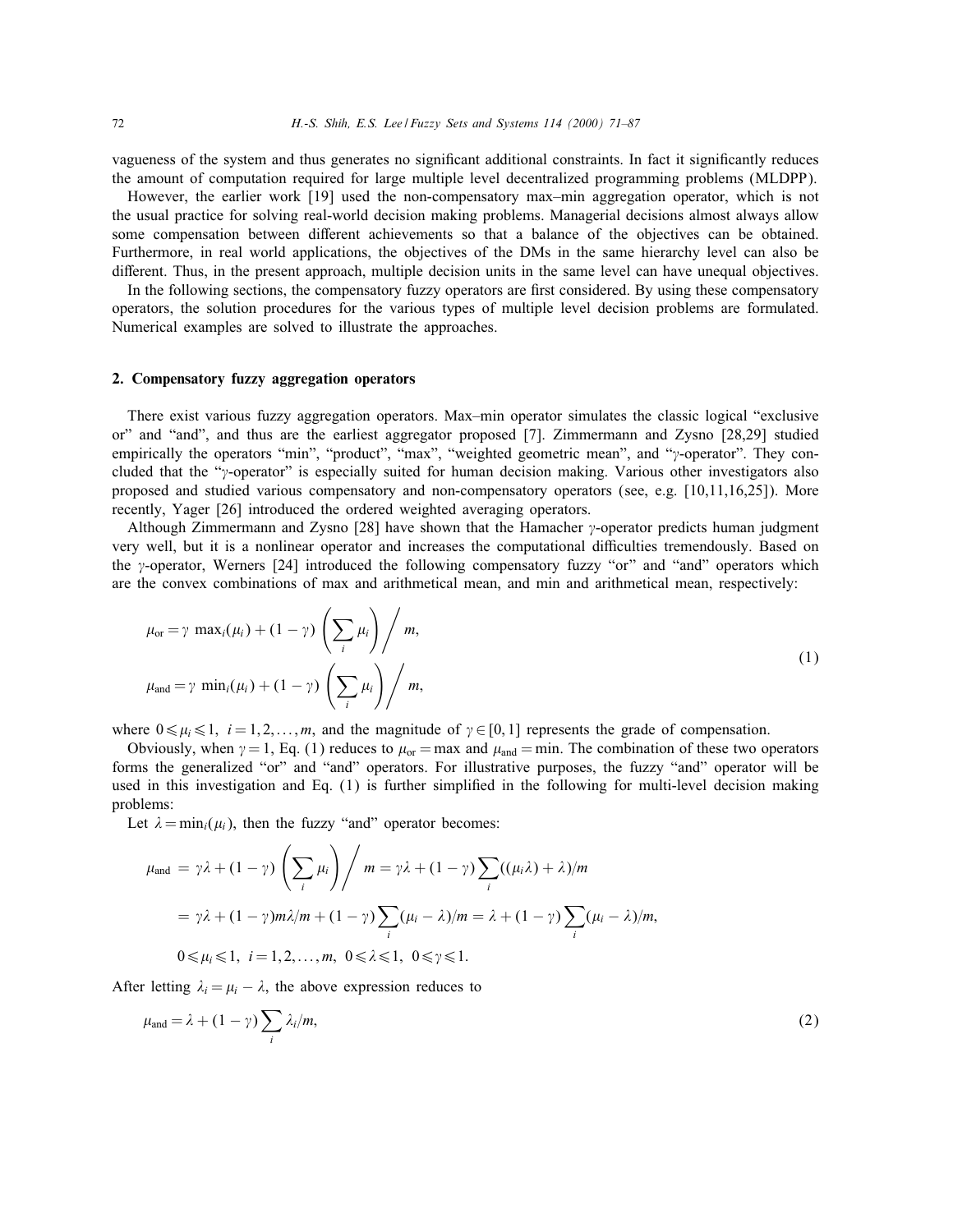where *m* represents the number of the fuzzy membership functions under consideration. For multi-level decision making problems, these fuzzy membership functions are the tolerances of the decisions and the objectives of the DMs in the various levels.

## 3. Compensation in bi-level programming problems

The bi-level programming problem (BLPP) has two DMs at two different hierarchical levels and is similar to the static Stackelberg game – a special case of a two-person, non-zero sum, non-cooperative game, with full information. This BLPP can be represented by the following equations, where the top level has control over the vector  $x_1$  and the bottom level has control over the vector  $x_2$  [22]:

$$
\text{Max}_{x1} \quad f_1(x_1, x_2) = c_{11}^T x_1 + c_{12}^T x_2 \qquad \text{(upper level)} \tag{3}
$$

where  $x_2$  solves

$$
\begin{aligned}\n\text{Max}_{x2} \quad f_2(\mathbf{x}_1, \mathbf{x}_2) &= c_{21}^T \mathbf{x}_1 + c_{22}^T \mathbf{x}_2 \quad \text{(lower level)}\\
\text{s.t.} \quad (\mathbf{x}_1, \mathbf{x}_2) &\in F_2 = \{(\mathbf{x}_1, \mathbf{x}_2) | A_1 \mathbf{x}_1 + A_2 \mathbf{x}_2 \leq \mathbf{b}, \text{ and } \mathbf{x}_1, \mathbf{x}_2 \geq \mathbf{0}\},\n\end{aligned}\n\tag{4}
$$

where  $c_{11}$ ,  $c_{12}$ ,  $c_{21}$ ,  $c_{22}$ , and b are linear vectors and  $A_1$  and  $A_2$  are matrices. The functions  $f_1$  and  $f_2$  for the two decision makers are assumed to be linear and bounded.

For a given  $x_1$ , let  $G(x)$  denote the set of optimal solutions to the following lower-level problem:

$$
\max_{x2 \in F1(x1)} f_2^*(x_2) = c_{22}^T x_2,
$$

where  $F_1(x_1) = \{x_2 \mid A_2x_2 \leq b - A_1x_1\}$  represents the upper-level DM's feasible decision space. The set of rational reactions  $f_2$  over  $F_2$  can also be defined as

$$
S_{f2}(F_2) = \{(x_1,x_2) | (x_1,x_2) \in F_2 \text{ and } x_1 \in G(x_1)\}.
$$

In the earlier paper [19], the above BLPP was solved by the use of the max–min fuzzy operator. Following Zimmermann [27], the tolerances of the DMs are treated as fuzzy membership functions. The following auxiliary linear programming problem can be obtained:

Max 
$$
\lambda
$$
  
\ns.t.  $A_1x_1 + A_2x_2 \leq b$ ,  
\n $\mu_{f1}(f_1(x)) \geq \lambda$ ,  
\n $\mu_{x1}(x_1) \geq \lambda I$ ,  
\n $\mu_{f2}(f_2(x)) \geq \lambda$ ,  
\n $x_1, x_2 \geq 0$ ,  
\n $\lambda \in [0, 1]$ 

or

Max  $\lambda$ 

s.t.  $A_1x_1 + A_2x_2 \leq b$ ,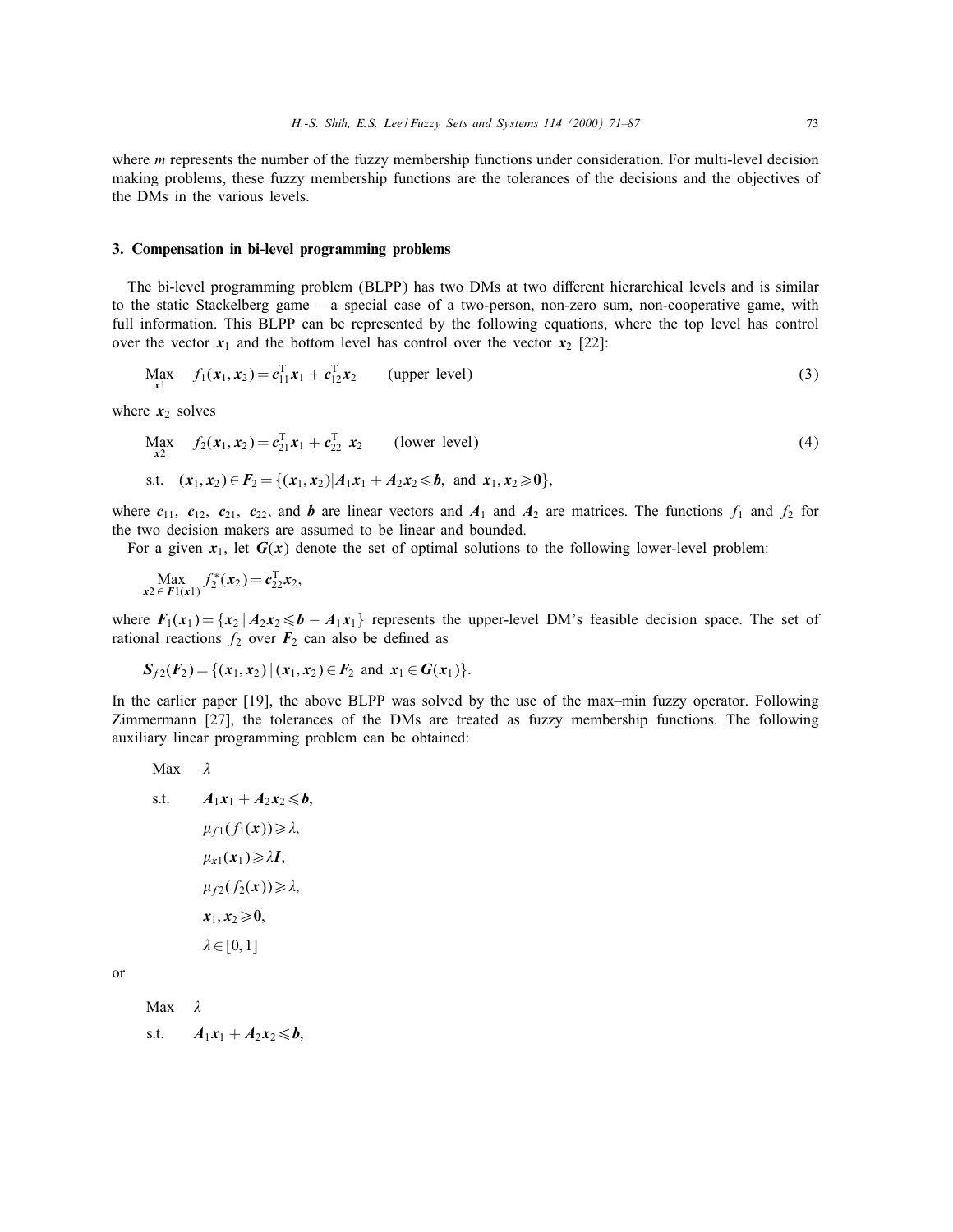$$
\mu_{f1}(f_1(\mathbf{x})) = [f_1(\mathbf{x}) - f'_1]/[f_1^{\mathrm{T}} - f_1'] \ge \lambda,
$$
  
\n
$$
[(\mathbf{x}_1^{\mathrm{T}} + \mathbf{p}_1) - \mathbf{x}_1]/\mathbf{p}_1 \ge \lambda \mathbf{I},
$$
  
\n
$$
[\mathbf{x}_1 - (\mathbf{x}_1^{\mathrm{T}} - \mathbf{p}_1)]/\mathbf{p}_1 \ge \lambda \mathbf{I},
$$
  
\n
$$
\mu_{f2}(f_2(\mathbf{x})) = [f_2(\mathbf{x}) - f'_2]/[f_2^{\mathrm{T}} - f'_2] \ge \lambda,
$$
  
\n
$$
\mathbf{x}_1, \mathbf{x}_2 \ge \mathbf{0},
$$
  
\n
$$
\lambda \in [0, 1],
$$
\n(5)

where I is a column vector with the same dimension as  $x_1$  and with all its elements equal to 1.  $x_1^T$  is the preferred value of  $x_1$  and  $p_1$  is the tolerance of the two sides of  $x_1$ .  $f_1^T$  and  $f_1'$  are the upper and lower bounds of  $f_1$ , respectively.

If we use the compensatory aggregator, Eq. (2), Eq. (5) can be reformulated as

Max 
$$
\mu_{and} = \lambda + (1 - \gamma)(\lambda_1 + \lambda_2 + \lambda_3)/3
$$
  
\ns.t.  $A_1x_1 + A_2x_2 \le b$ ,  
\n $x_1, x_2 \ge 0$ ,  
\n $\mu_{f1}(f_1(x)) = [f_1(x) - f'_1]/[f_1^T - f'_1] \ge (\lambda + \lambda_1),$   
\n $[(x_1^T + p_1) - x_1]/p_1 \ge (\lambda + \lambda_2)I$ ,  
\n $[x_1 - (x_1^T - p_1)]/p_1 \ge (\lambda + \lambda_2)I$ ,  
\n $\mu_{f2}(f_2(x)) = [f_2(x) - f'_2]/[f_2^T - f'_2] \ge (\lambda + \lambda_3),$   
\n $\lambda + \lambda_i \le 1$ ,  $i = 1, 2, 3$   
\n $\gamma \in [0, 1]$ ,  
\n $\lambda, \lambda_1, \lambda_2$ , and  $\lambda_3 \in [0, 1]$ ,

where  $\gamma$  represents the grade of compensation.

The three membership functions, which are implicitly represented by  $\lambda_1$ ,  $\lambda_2$  and  $\lambda_3$  in Eq. (6), represent the tolerances allowed for the upper level decision variable  $x_1$ , the upper level goal  $f_1$ , and the lower level goal  $f_2$ , respectively. Thus, expression (6) is flexible and compensatory. The flexibility depends on the range of the decision information offered by the DM and the compensation represents a balance between the goals of the two levels and the decision variable of the upper level. This transformed model is linear and thus can be solved easily. Furthermore, an interactive iterative procedure can be formulated to obtain better tolerances to satisfy both the DMs. In this way the degree of satisfaction, which is represented by the membership functions, can be adjusted according to the preference of the DMs.

Let us consider the following example used in the earlier paper [19]:

**Example 1.** A bi-level programming problem for compensating between export balance and profit.

Max  $f_1 = 2x_1 - x_2$ , (balancing export trade, upper-level)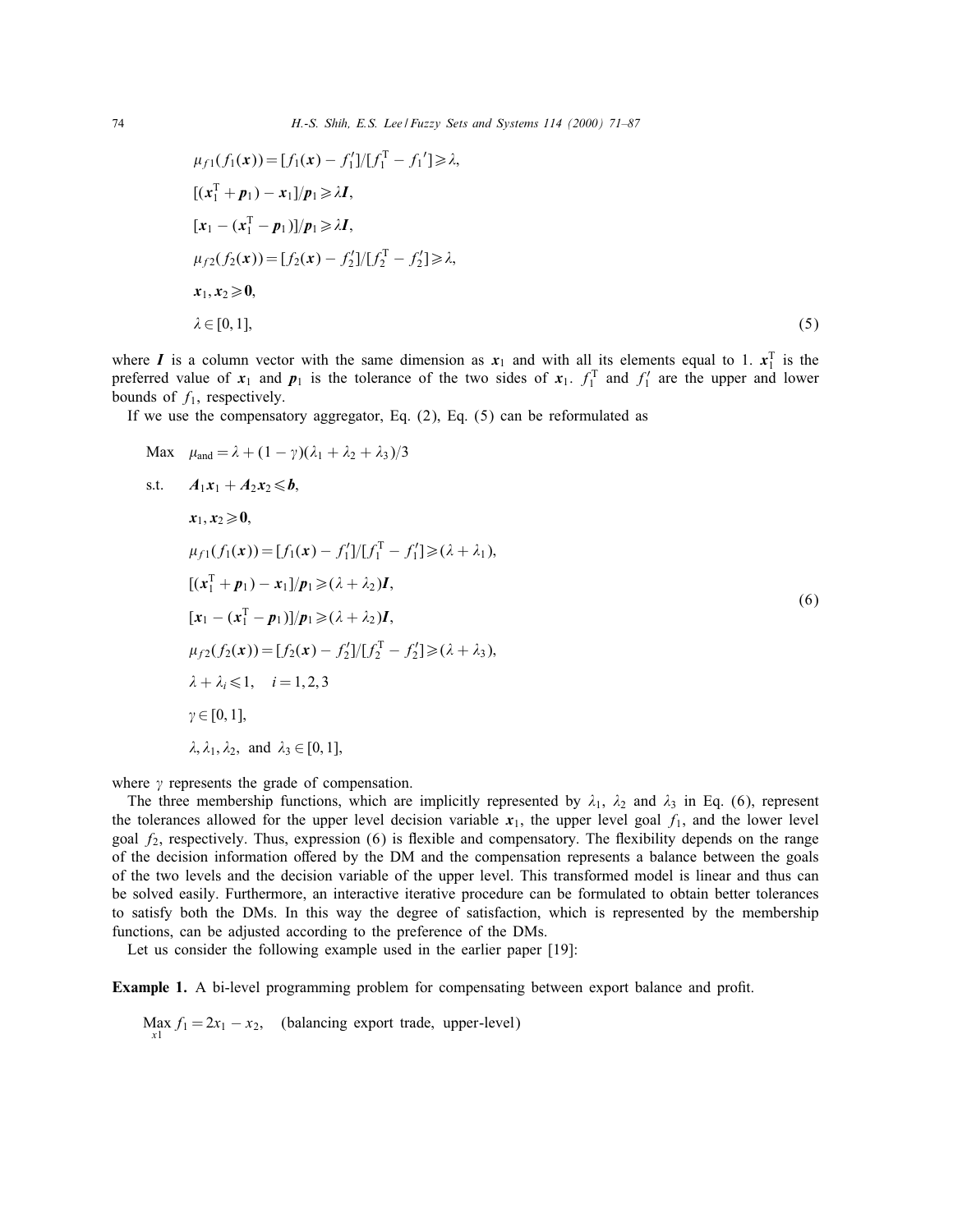where  $x_2$  solves

 $\operatorname*{Max}_{x2}$  $f_2 = x_1 + 2x_2$  (profit, lower-level) s.t.  $3x_1 - 5x_2 \le 15$  (capacity)  $3x_1 - x_2 \leq 21$  (management)  $3x_1 + x_2 \le 27$  (space)  $3x_1 + 4x_2 \leq 45$  (material)  $x_1 + 3x_2 \leq 30$  (labor hours)  $x_1, x_2 \geqslant 0.$ 

In the earlier approach, the optimal solutions for the objective functions were first obtained by solving Eqs. (3) and (4) individually with the above constraint set. The results obtained were:  $x^U = (x_1^U, x_2^U) = (7.5, 1.5)$ for  $f_1^U = 13.5$  and  $x^L = (x_1^L, x_2^L) = (3, 9)$  for  $f_2^L = 21$ . These results were used as the reference set. Thus let  $f_1^U = 13.5$  and  $f_2' = 10.5$ . The meaningful value for  $f_1'$  cannot be  $-3$  because minus values have no meaning and cannot be allowed, thus set  $f_1 = 0$ . Let the upper-level DM's control decision  $x_1$  be around 7.5 with the negative and positive-sides tolerances of 4.5 and 0.5, respectively. The membership functions for  $\mu_{x1}(\bullet)$ ,  $\mu_{f1}(\bullet)$ , and  $\mu_{f2}(\bullet)$  can now be obtained based on these assumed numerical values. The lower-level auxiliary model then becomes

Max  $\lambda$ 

s.t. 
$$
\mathbf{x} \in \mathbf{X}
$$
,  
\n
$$
\mu_{f1}(f_1(\mathbf{x})) = f_1/(13.5 - 0) \ge \lambda,
$$
\n
$$
\mu_{x1}(x_1) = (x_1 - 4.5)/(7.5 - 4.5) \ge \lambda,
$$
\n
$$
\mu_{x1}(x_1) = (8 - x_1)/(8 - 7.5) \ge \lambda,
$$
\n
$$
\mu_{f2}(f_2(\mathbf{x})) = (f_2 - 10.5)/(21 - 10.5) \ge \lambda,
$$
\n
$$
\lambda \in [0, 1]
$$

where  $X$  represents the original crisp constraint set.

Using Eq. (6) and the numerical values obtained above, the desired compensatory model can be obtained as

Max 
$$
\mu_{and} = \lambda + (1 - \gamma)(\lambda_1 + \lambda_2 + \lambda_3)/3
$$
  
\ns.t.  $\mathbf{x} \in \mathbf{X}$ ,  
\n $(f_1 - 0)/(13.5 - 0) \ge (\lambda + \lambda_1)$ ,  
\n $(x_1 - 4.5)/(7.5 - 4.5) \ge (\lambda + \lambda_2)$ ,  
\n $(8 - x_1)/(8 - 7.5) \ge (\lambda + \lambda_2)$ ,  
\n $(f_2 - 10.5)/(21 - 10.5) \ge (\lambda + \lambda_3)$ ,  
\n $\lambda$ ,  $\lambda_1$ ,  $\lambda_2$ , and  $\lambda_3 \in [0, 1]$ ,

where  $\gamma \in [0, 1]$  represents the grade of compensation.

This compensatory linear programming model can be solved easily by the use of LINDO [18]. The compromise solution is  $f^* = (f_1^*, f_2^*) = (9.28, 17.72)$  at  $x^* = (x_1^*, x_2^*) = (7.26, 5.23)$  with a total degree of satisfaction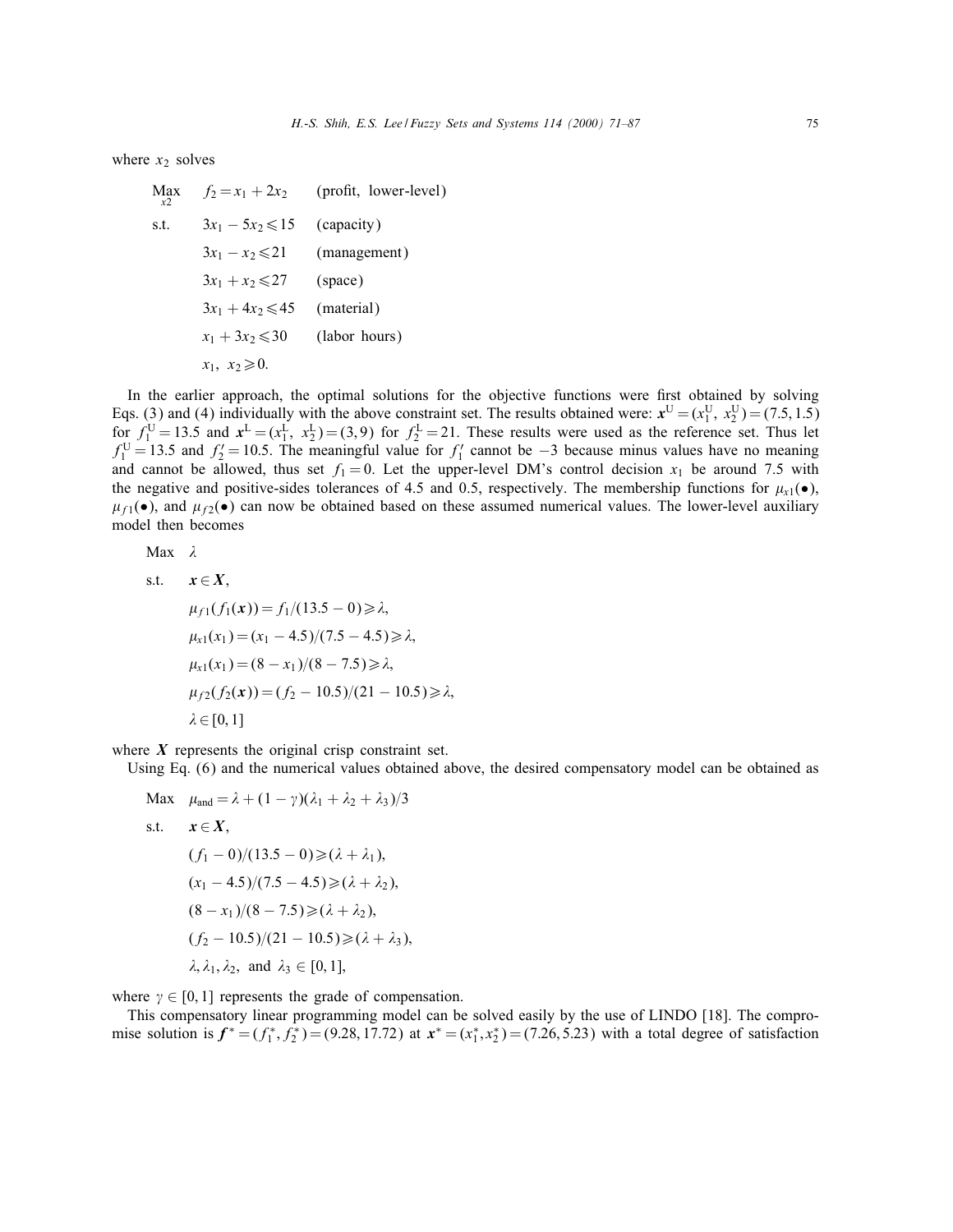| Degree of<br>compensation $\gamma$ | Degree of satisfaction |             | Solution     | Objective     | Note                       |
|------------------------------------|------------------------|-------------|--------------|---------------|----------------------------|
|                                    | $\mu$ <sub>and</sub>   | $(\lambda)$ | $(x_1, x_2)$ | $(f_1, f_2)$  |                            |
| $\Omega$                           | 0.78                   | (0.57)      | (7.5, 4.5)   | (10.5, 16.5)  |                            |
| 0.1                                | 0.77                   | (0.69)      | (7.26, 5.23) | (9.28, 17.72) | Change of the solution set |
| 0.2                                | 0.76                   | (0.69)      | (7.26, 5.23) | (9.28, 17.72) |                            |
| 0.3                                | 0.75                   | (0.69)      | (7.26, 5.23) | (9.28, 17.72) |                            |
| 0.4                                | 0.74                   | (0.69)      | (7.26, 5.23) | (9.28, 17.72) |                            |
| 0.5                                | 0.73                   | (0.69)      | (7.26, 5.23) | (9.28, 17.72) |                            |
| 0.6                                | 0.72                   | (0.69)      | (7.26, 5.23) | (9.28, 17.72) |                            |
| 0.7                                | 0.71                   | (0.69)      | (7.26, 5.23) | (9.28, 17.72) |                            |
| 0.8                                | 0.70                   | (0.69)      | (7.26, 5.23) | (9.28, 17.72) |                            |
| 0.9                                | 0.70                   | (0.69)      | (7.26, 5.23) | (9.28, 17.72) |                            |
| 1                                  | 0.69                   | (0.69)      | (7.26, 5.23) | (9.28, 17.72) |                            |

Table 1 Results based on the degree of compensation of Example 1

Note: (1) Werners' fuzzy "and" operator is  $\mu_{and} = \gamma \min_i(\mu_i) + (1 - \gamma)(\sum_i \mu_i)/m$ ,  $0 \le \mu \le 1$ ,  $0 \le \gamma \le 1$ , with m membership functions,  $i = 1, \ldots, m$ . Here  $m = 3$  for the bi-level programming problem of Example 1.

(2) When  $\gamma \ge 0.1$ , the solution is changed from one set to another set.

(3)  $\lambda$  is the degree of satisfaction for non-compensatory operation, i.e. max–min operation. The compensatory solution and noncompensatory solution are equal when  $\gamma = 1$ .

 $\mu_{\text{and}} = 0.73$  at  $\gamma = 0.5$ . Compared to  $\lambda = 0.69$  with the same objectives  $f^*$  and decisions  $x^*$  in Shih et al. [19], the degree of satisfaction has been improved after compensation. To investigate the effect of different degrees of compensations, 11 cases with different values of compensations were solved and the results are listed in Table 1. For comparison purposes, it is interesting to note that the solution for the non-fuzzy (crisp) results are  $x^* = (8, 3)$  and  $f^* = (13, 14)$  and the degree of satisfaction for upper-level and lower-level DMs are 0 and 0.33, respectively.

## 4. Compensation in three-level programming problems

According to the previous discussions, the three level programming problem (TLPP) can be defined as a three-person, non-zero sum game with perfect information in which each player moves sequentially [3]. The TLPP can be represented as

$$
\text{Max}_{x1} \quad f_1(\mathbf{x}_1, \mathbf{x}_2, \mathbf{x}_3) = \mathbf{c}_{11}^{\mathrm{T}} \mathbf{x}_1 + \mathbf{c}_{12}^{\mathrm{T}} \mathbf{x}_2 + \mathbf{c}_{13}^{\mathrm{T}} \mathbf{x}_3, \quad \text{(1st level)} \tag{7}
$$

where  $x_2, x_3$  solve

$$
\operatorname{Max}_{x2} f_2 \quad (x_1, x_2, x_3) = c_{21}^T x_1 + c_{22}^T x_2 + c_{23}^T x_3, \quad \text{(2nd level)} \tag{8}
$$

where  $x_3$  solves

$$
\begin{aligned}\n\text{Max}_{x3} \quad f_3(x_1, x_2, x_3) &= c_{31}^T x_1 + c_{32}^T x_2 + c_{33}^T x_3, \quad \text{(3rd level)} \\
\text{s.t.} \quad A_1 x_1 + A_2 x_2 + A_3 x_3 &\leq b,\n\end{aligned} \tag{9}
$$

$$
x_1,x_2,x_3\geqslant0,
$$

where  $x_1, x_2$ , and  $x_3$  are the control or decision variables for the 1st, 2nd, and 3rd levels, respectively.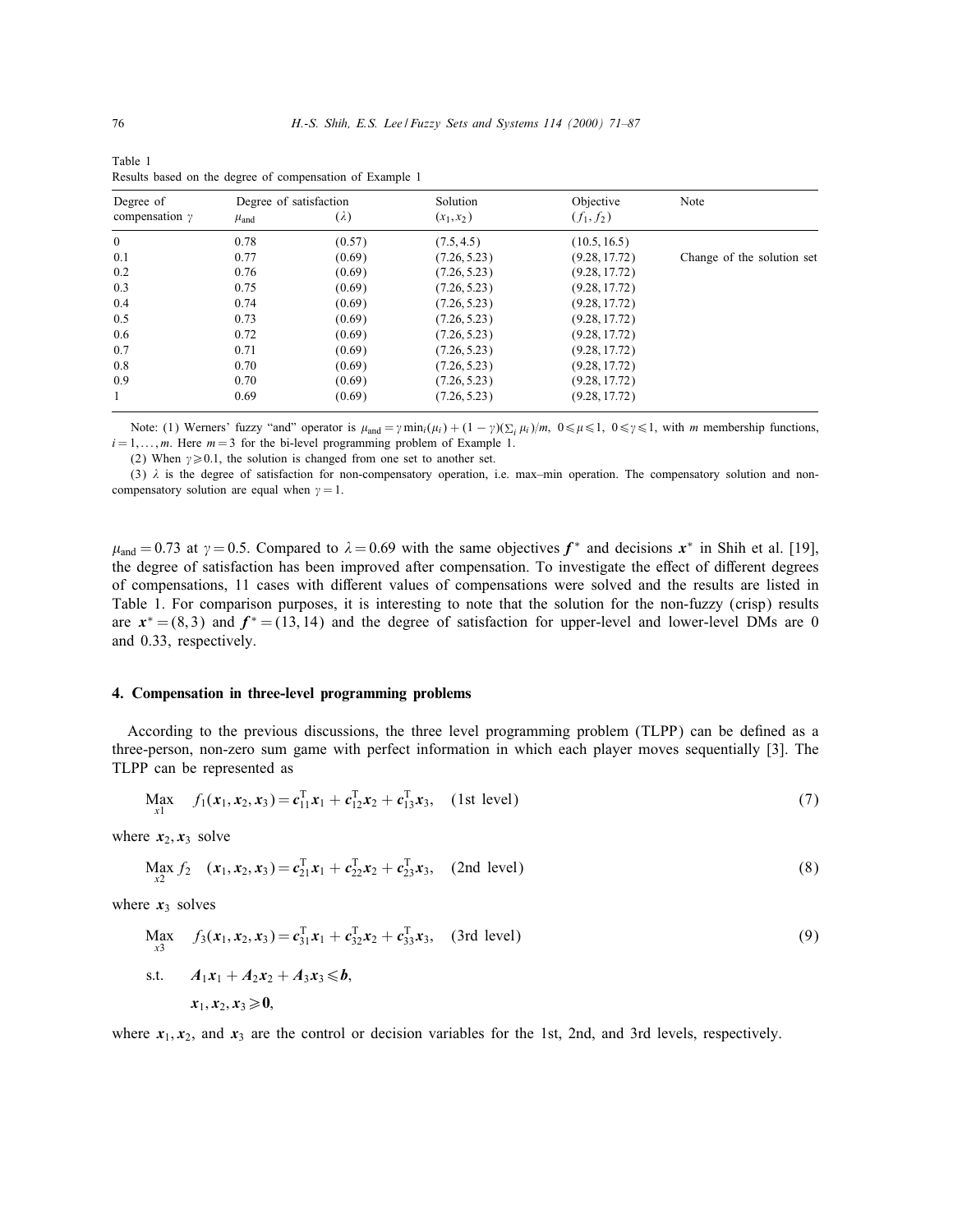Although both the vertex enumeration  $[21]$  and the KKT condition  $[1]$  approaches have been modified to solve the TLPP problems, these numerical approaches are very inefficient.

The supervised search procedure for the fuzzy TLPP problems are carried out from top to bottom [14]. The top level or the first level DM provides his or her preferred ranges of  $f_1$  and  $x_1$  to the second level and the second level solves his or her problem with this additional preference information from the top level. The results obtained by the second level are presented to the top level. If the results are not acceptable, some modifications of the membership functions are made. This process can be continued until a satisfactory solution is reached. The interactions of the third level with the top and the second levels can be handled essentially in the same manner.

The auxiliary model of the fuzzy approach for the TLPP can be represented as:

Max  $\lambda$ 

s.t.  $A_1x_1 + A_2x_2 + A_3x_3 \leq b$ .

$$
x_1, x_2, x_3 \geq 0,
$$
  
\n
$$
\mu_{f1}(f_1(x)) \geq \lambda,
$$
  
\n
$$
\mu_{x1}(x_1) \geq \lambda I,
$$
  
\n
$$
\mu_{f2}(f_2(x)) \geq \lambda,
$$
  
\n
$$
\mu_{x2}(x_2) \geq \lambda I,
$$
  
\n
$$
\mu_{f3}(f_3(x)) \geq \lambda,
$$
  
\n
$$
\lambda \in [0, 1].
$$

| I                | ı |
|------------------|---|
| I                |   |
| ×<br>I<br>×<br>٠ |   |

 $Max \quad \lambda$ 

s.t. 
$$
A_1x_1 + A_2x_2 + A_3x_3 \le b
$$
,  
\n $x_1, x_2, x_3 \ge 0$ ,  
\n $\mu_{f1}(f_1(x)) = [f_1(x) - f'_1]/[f_1^T - f'_1] \ge \lambda$ ,  
\n $[(x_1^T + p_1) - x_1]/p_1 \ge \lambda I$ ,  
\n $[x_1 - (x_1^T - p_1)]/p_1 \ge \lambda I$ ,  
\n $\mu_{f2}(f_2(x)) = [f_2(x) - f'_2]/[f_2^T - f'_2] \ge \lambda$ ,  
\n $[(x_2^T + p_2) - x_2]/p_2 \ge \lambda I$ ,  
\n $[x_2 - (x_2^T - p_2)]/p_2 \ge \lambda I$ ,  
\n $\mu_{f3}(f_3(x)) = [f_3(x) - f'_3]/[f_3^T - f'_3] \ge \lambda$ , (10)

where the nomenclature is the same as that used in the bi-level problem except with the addition of the third level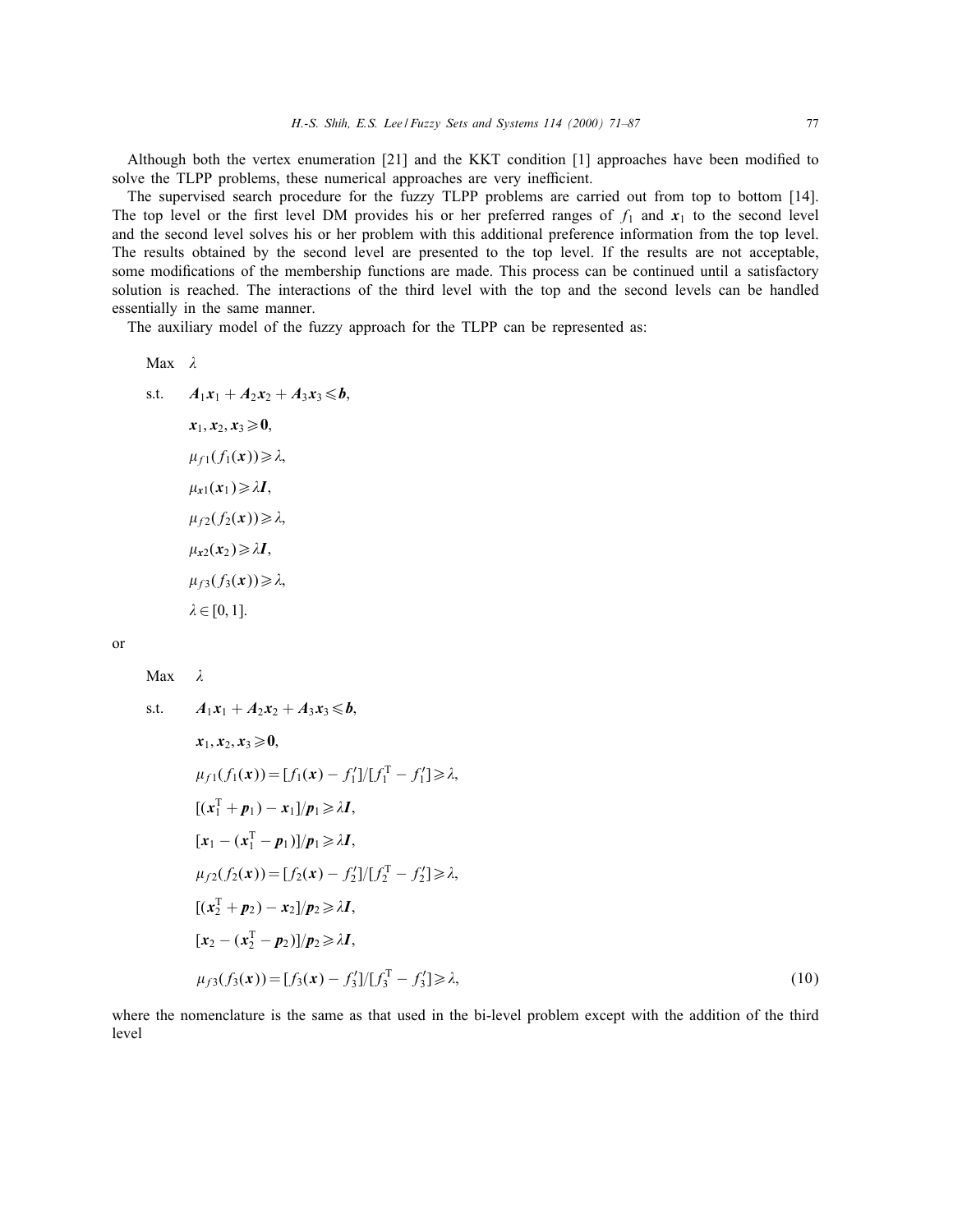By using Eq. (2), the above expression can be transformed into the following compensatory form:

Max 
$$
\mu_{and} = \lambda + (1 - \gamma)(\lambda_1 + \lambda_2 + \lambda_3 + \lambda_4 + \lambda_5)/5
$$
  
\ns.t.  $A_1x_1 + A_2x_2 + A_3x_3 \le b$ ,  
\n $x_1, x_2, x_3 \ge 0$ ,  
\n $\mu_{f1}(f_1(x)) = [f_1(x) - f'_1]/[f_1^T - f'_1] \ge (\lambda + \lambda_1),$   
\n $[(x_1^T + p_1) - x_1]/p_1 \ge (\lambda + \lambda_2)I$ ,  
\n $[x_1 - (x_1^T - p_1)]/p_1 \ge (\lambda + \lambda_2)I$ ,  
\n $\mu_{f2}(f_2(x)) = [f_2(x) - f'_2]/[f_2^T - f'_2] \ge (\lambda + \lambda_3),$   
\n $[(x_2^T + p_2) - x_2]/p_2 \ge (\lambda + \lambda_4)I$ ,  
\n $[x_2 - (x_2^T - p_2)]/p_2 \ge (\lambda + \lambda_4)I$ ,  
\n $\mu_{f3}(f_3(x)) = [f_3(x) - f'_3]/[f_3^T - f'_3] \ge (\lambda + \lambda_5),$   
\n $\lambda + \lambda_i \le 1$ ,  $i = 1, 2, 3, 4, 5$   
\n $\lambda$ ,  $\lambda_1, \lambda_2, \lambda_3, \lambda_4$ , and  $\lambda_5 \in [0, 1]$ . (11)

# Example 2. Consider the following TLPP [1]:

$$
\operatorname*{Max}_{x1} f_1 = 7x_1 + 3x_2 - 4x_3,
$$

where  $x_2, x_3$  solve

$$
\operatorname*{Max}_{x2} f_2 = x_2,
$$

where  $x_3$  solves

Max 
$$
f_3 = x_3
$$
  
\ns.t.  $x_1 + x_2 + x_3 \le 3$ ,  $x_1 + x_2 - x_3 \le 1$ ,  
\n $x_1 + x_2 + x_3 \ge 1$ ,  $-x_1 + x_2 + x_3 \le 1$ ,  
\n $x_3 \le 0.5$ ,  
\n $x_1, x_2$ , and  $x_3 \ge 0$ .

The individual solutions for each level are  $f_1^{1T} = 8.5$  at  $x_1^{1T} = (1.5, 0, 0.5), f_2^{1T} = 1$  at  $x_2^{1T} = (0, 1, 0)$  or  $(0, 1, 0.5)$ , and  $f_3^{\text{IT}} = 0.5$  at  $x_3^{\text{IT}} = (1.5, 0, 0.5)$ ,  $(0.5, 1, 0.5)$ , or  $(0, 0.5, 0.5)$  (see Table 2). In addition,  $f_1' = 0$ instead of  $-0.5$  and  $f_2' = f_3' = 0$ . Remember that only positive values are meaningful values. Also, assume that the control decision  $x_1$  should be around 1.5 with 1.5 for tolerances on both positive and negative sides. The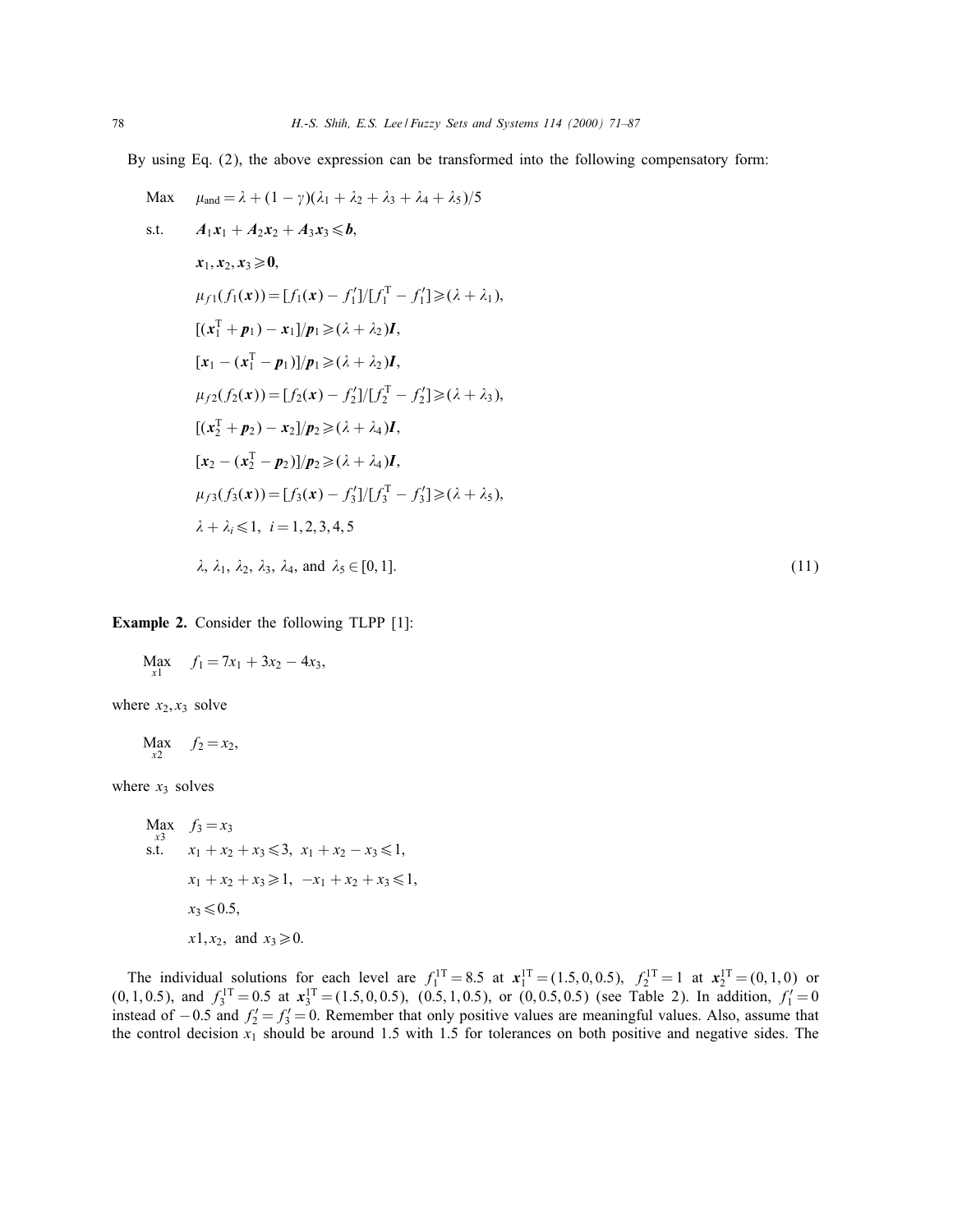| Vertex                                | Objective for each level               |                |          | Note                                      |  |
|---------------------------------------|----------------------------------------|----------------|----------|-------------------------------------------|--|
|                                       | $f_1$                                  | f <sub>2</sub> | $f_3$    |                                           |  |
| Reference data for the first problem: |                                        |                |          |                                           |  |
| A(1.5, 0, 0.5)                        | $8.5*$                                 | $\mathbf{0}$   | 0.5#     | Level 1 optimum                           |  |
| B(0,1,0)                              | 3                                      | $1*$           | 0#       | Level 2 optimum                           |  |
| C(0.5, 1, 0.5)                        | 4.5                                    | $1*$           | 0.5#     | Alternative optimum of level 2            |  |
|                                       | Reference data for the second problem: |                |          |                                           |  |
| D(0.9, 0.6, 0.5)                      | 6.18                                   | 0.58           | 0.5#     | Compromise optimum of level 1 and level 2 |  |
| E(1.5, 0, 0.5)                        | 8.5                                    | $\Omega$       | $0.5*$   | Level 3 optimum                           |  |
| F(0.5, 1, 0.5)                        | 4.5                                    |                | $0.5*$   | Alternative optimum of level 3            |  |
| G(0, 0.5, 0.5)                        | $-0.5$                                 | 0.5            | $0.5*$   | Alternative optimum of level 3            |  |
| Modified fuzzy range:                 |                                        |                |          |                                           |  |
|                                       | $n=1$                                  | $n=2$          | $n=3$    |                                           |  |
| $f_n$                                 | [0, 6.1)                               | [0, 0.6)       | [0, 0.5) | Objective                                 |  |
| $x_n$                                 | [0, 0.9, 1.8]                          | [0, 0.6, 2]    |          | Decision variables                        |  |

Table 2 Individual solution for each objective at each level of Example 2

Note: (1)  $f_1, f_2$ , and  $f_3$  represents the objective of the first-level, the second level, and third level, respectively.

(2)  $f_3$  values marked with "*l*" are only for reference there. These values will not use for the process.

(3)  $f_n$  values marked with "#" represent the optimal solution corresponding to the related level n.

(4) Modied fuzzy ranges are based on the solutions of the second problem. We choose one-sided fuzzy numbers for objectives and triangular fuzzy numbers for decision variables.

compensatory auxiliary problem for the second level can be represented as

Max  $\lambda + (1 - \gamma)(\lambda_1 + \lambda_2 + \lambda_3)/3$ s.t.  $x \in X$ .  $7x_1 + 3x_2 - 4x_3 \ge 8.5(\lambda + \lambda_1),$  $x_1 \geq 1.5(\lambda + \lambda_2),$  $x_1 + 1.5(\lambda + \lambda_2) \leqslant 3$ ,  $f_2 = x_2 \geq (\lambda + \lambda_3),$  $\lambda + \lambda_i \leqslant 1, i = 1, 2, 3,$  $\lambda$ ,  $\lambda_1$ ,  $\lambda_2$ ,  $\lambda_3$   $\in$  [0, 1].

where X is the constraint set of the original problem and  $\gamma$  is the grade of compensation.

The compromise solutions for the first and second levels are: the degree of satisfaction is  $\mu_{and} = 0.62$ , the objectives are  $f^{2T} = (f_1^{2T}, f_2^{2T}) = (6.1, 0.6)$  at decisions  $x^{2T} = (x_1^{2T}, x_2^{2T}, x_3^{2T}) = (0.9, 0.6, 0.5)$  with  $\gamma = 0.5$ . Assume that the top two levels are satisfied with this solution, we then can solve the bottom level or the third level by using the results of the top two levels. Since some information has been compromised, some modifications are needed to obtain the optimum for the entire organization. Let us modify the decision variables and goals by the following triangular fuzzy numbers:  $x_1 = [0, 0.9, 1.8]$  and  $x_2 = [0, 0.6, 2]$ , and let  $f_1 = [0, 6.1)$ ,  $f_2 = [0, 0.6]$ and  $f_3 = [0, 0.5)$  (see Table 2).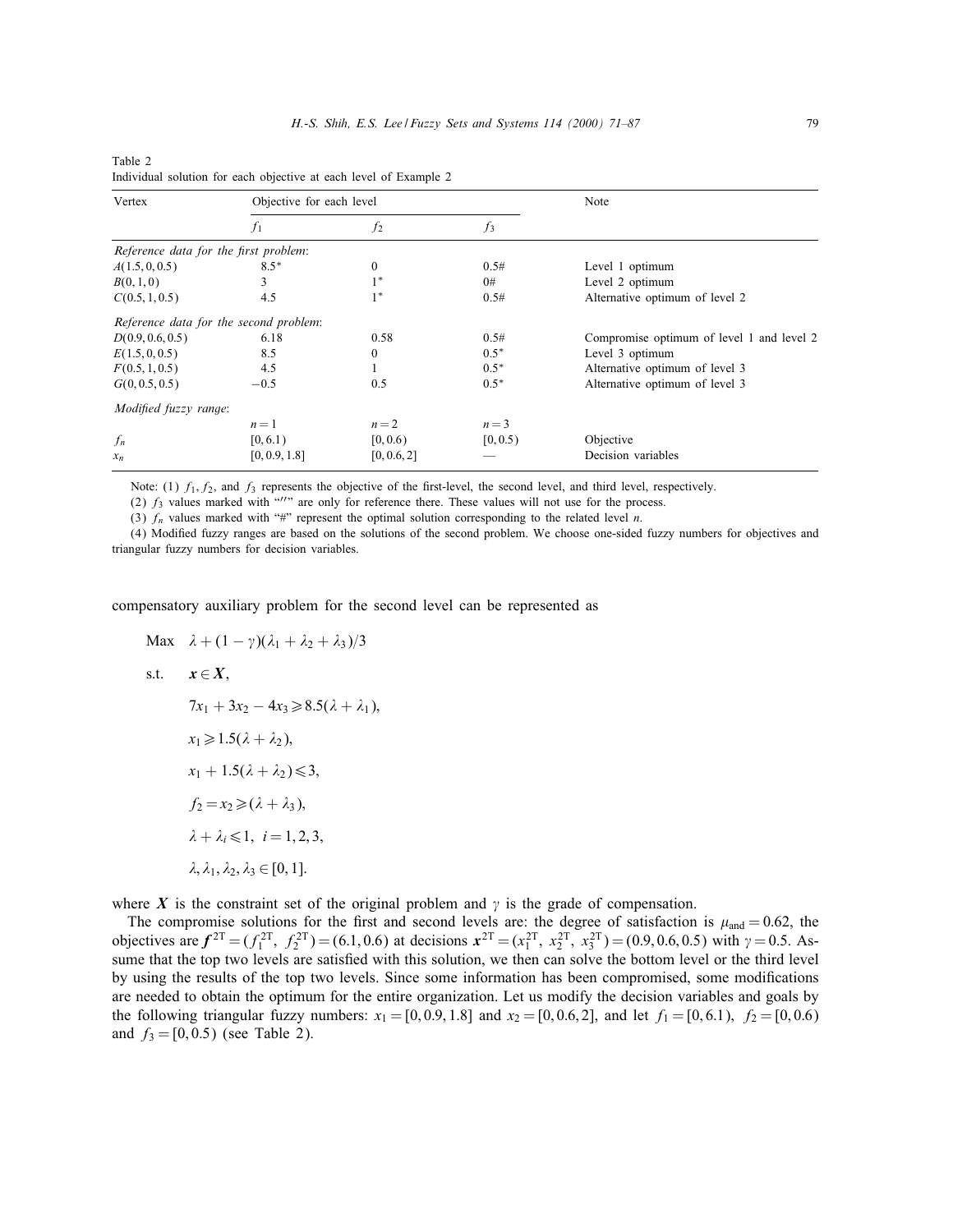The third-level problem can be considered as a hierarchical system. The auxiliary problem of the third level is thus formulated as

Max 
$$
\mu_{and} = \lambda + (1 - \gamma)(\lambda_1 + \lambda_2 + \lambda_3 + \lambda_4 + \lambda_5)/5
$$
  
\ns.t.  $\mathbf{x} \in \mathbf{X}$ ,  
\n $7x_1 + 3x_2 - 4x_1 \ge 6.1(\lambda + \lambda_1)$ ,  
\n $x_1 \ge 0.9(\lambda + \lambda_2)$ ,  
\n $x_1 + 0.9(\lambda + \lambda_2) \le 1.8$ ,  
\n $f_2 = x_2 \ge 0.6(\lambda + \lambda_3)$ ,  
\n $x_2 + (\lambda + \lambda_4) \le 2$ ,  
\n $f_3 = x_3 \ge 0.5(\lambda + \lambda_5)$ ,  
\n $\lambda + \lambda_i \le 1$ ,  $i = 1, 2, 3, 4, 5$   
\n $\lambda$ ,  $\lambda_1$ ,  $\lambda_2$ ,  $\lambda_3$ ,  $\lambda_4$ ,  $\lambda_5 \in [0, 1]$ .

The solution of the third-level auxiliary problem is  $f^* = (f_1^*, f_2^*, f_3^*) = (6.1, 0.6, 0.5)$  at decisions  $x^* = (x_1^*, x_2^*, x_3^*) = (0.9, 0.6, 0.5)$  and  $\gamma = 0.5$  with a satisfaction level of 1.0, in other words, full satisfaction for all DMs. The crisp solution is  $f^* = (4.5, 1, 0.5)$  at  $x^* = (0.5, 1, 0.5)$  with satisfaction level:  $(1.0, 0, 1.0)$ .

Obviously, the above procedure of compensatory fuzzy approach can be extended easily to kth level programming problems, with  $k \ge 4$ . In this case, we must first solve  $(k-1)$  auxiliary problems. Furthermore, if the solution obtained is not satisfactory, some interactive iteration will be needed to obtain an overall satisfaction.

# 5. Bi-level decentralized programming problem with equally important goals

A bi-level decentralized programming problem (BLDPP) is characterized by one decision center at the top level and  $p$  decision units at the bottom level with the assumption that the decision units in the lower level are independent of each other and under the control of the upper level. Let  $f_{ki}(x)$  represents the objective function of the *i*th division at the k<sup>th</sup> level and  $c_{kij}$  represent the cost coefficient of the decision vector  $x_i$ for the *i*th division at the *k*th level. Thus, in a bi-level decentralized organization,  $k = 1$  represents the upper level and  $k = 2$  represents the lower level, and  $i = 1, 2, \ldots, s_k$ .  $s_1 = 1$  indicates that there is only one decision unit at the upper level and  $s_2 = s$  indicates that there are s decision units at the second or lower level. The equations for the BLDPP can now be represented by

$$
\underset{x11}{\text{Max}} \quad f_{11}(x) = \sum_{j} c_{11j}^{\text{T}} x_j, \quad \text{(upper level)} \tag{12}
$$

where  $x_{21}, x_{22}, \ldots, x_{2s}$  solve

$$
\begin{cases}\n\max_{x\geq 1} & f_{21}(x) = \sum_{j} c_{21j}^{\mathrm{T}} x_{j} \\
\cdots & \text{(lower level)} \\
\max_{2s} & f_{2s}(x) = \sum_{j} c_{2sj}^{\mathrm{T}} x_{j}\n\end{cases}
$$
\n(13)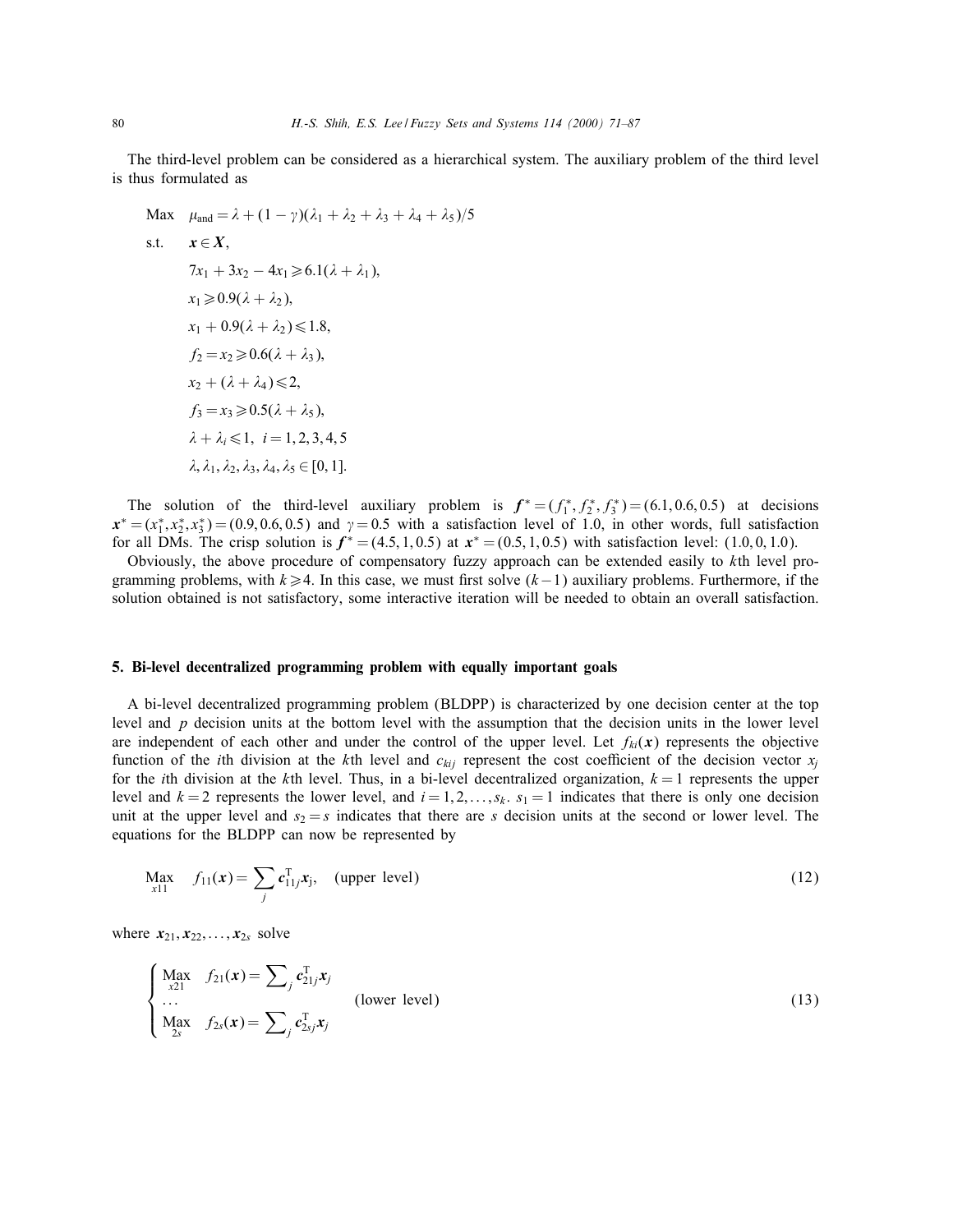s.t. 
$$
\sum_{\forall k,i,j} A_{ki} x_j \leq b,
$$
  
\n $k = 1, 2 \text{ and } i = 1, 2, ..., s_k,$   
\n $x_j \geq 0, j = 1, 2, ..., n.$ 

where  $j = 1, 2, \ldots, n$  represents the jth decision variable, the constraint set is represented by X, and  $j = s_1 + s_2$ . The decision variable  $x_i$ , for  $j = 2, 3, \ldots, n$  is the decision of the separate decision unit of the second level.

To solve the BLDPP, Anandalingam [1] first proposed a procedure based on the KKT condition. Later, Anandalingam and Apprey [2] proposed a new approach to the multi-agent system based on the concept of penalty function. This approach has been used to solve a con
ict resolution problem of an international river. Based on Anandalingam's structure, Wang et al. [20] recently provided a method for generating non-dominated solutions for a multi-objective, three-level decentralized system.

In this investigation, the fuzzy approach [19] will be used to solve this problem. Eqs. (12) and (13) will be solved by a procedure of supervised search. First the degree of satisfaction of the upper-level is transferred to the lower level. The lower level solves its problem based on the demand of the upper level. To obtain the initial values of the degrees of satisfaction in terms of fuzzy membership functions, we solve the following optimization problems independently:

$$
f_{ki}^* = f_{ki}(\mathbf{x}_{ki}^*) = \max_{\mathbf{x} \in X} f_{ki}(\mathbf{x}), \quad \forall k \text{ and } i.
$$

Then,

$$
f'_{ki} = \min_{\mathbf{x} \in X} f_{ki}(\mathbf{x}), \quad \forall k \text{ and } i.
$$

Assume that the tolerance vector is given by the upper-level DM. The membership functions  $\mu_{v1}(x_1)$  and  $\mu_{ki}(f_{ki}(\mathbf{x}))$  can be formulated.

In a similar manner, the lower-level DMs can also formulate their degrees of satisfaction. Observe that each division or decision unit at the same level has his or her own objective. In this section, we shall assume that each decision unit in the same level has equally important objectives, that is, each unit has the same decision power from the viewpoint of the upper-level DM. Based on max–min (non-compensatory) operator, the auxiliary model of the lower-level problem is:

Max λ  
\ns.t. 
$$
x \in X
$$
,  
\n $μ_{f1}(f_1(x)) = [f_1(x) - f'_1]/[f_1^T - f'_1] \ge \lambda$ ,  
\n $[(x_1^T + p_1) - x_1]/p_1 \ge \lambda I$ ,  
\n $[x_1 - (x_1^T - p_1)]/p_1 \ge \lambda I$ ,  
\n $μ_{f2i}(f_{2i}(x)) = [f_{2i}(x) - f'_{2i}]/[f_{2i}^T - f'_{2i}] \ge \lambda I$ ,  $i = 1, 2, ..., s$   
\nλ ∈ [0, 1].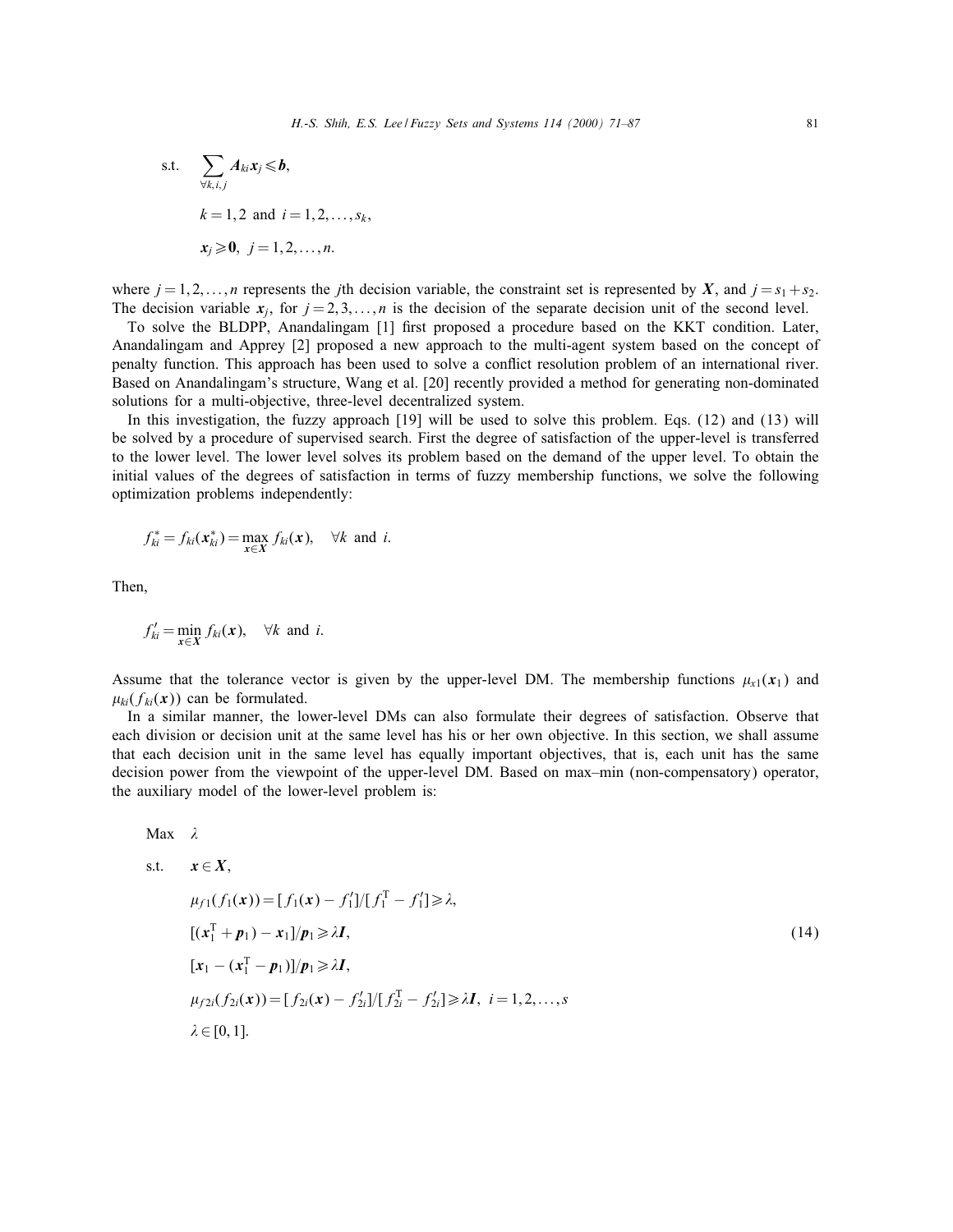For the compensatory model, the above equation can be transformed into:

Max 
$$
\mu_{and} = \lambda + (1 - \gamma)(\lambda_1 + \lambda_2 + \cdots + \lambda_{s+2})/(s+2)
$$
  
\ns.t.  $\mathbf{x} \in \mathbf{X}$ ,  
\n $\mu_{f1}(f_1(\mathbf{x})) = [f_1(\mathbf{x}) - f'_1]/[f_1^T - f'_1] \ge \lambda + \lambda_1$ ,  
\n $[(\mathbf{x}_1^T + \mathbf{p}_1) - \mathbf{x}_1]/\mathbf{p}_1 \ge (\lambda + \lambda_2) \mathbf{I}$ ,  
\n $[\mathbf{x}_1 - (\mathbf{x}_1^T - \mathbf{p}_1)]/\mathbf{p}_1 \ge (\lambda + \lambda_2) \mathbf{I}$ ,  
\n $\mu_{f21}(f_{21}(\mathbf{x})) = [f_{21}(\mathbf{x}) - f'_{21}]/[f_{21}^T - f'_{21}] \ge (\lambda + \lambda_3) \mathbf{I}$ ,  
\n...  
\n $\mu_{f2s}(f_{2s}(\mathbf{x})) = [f_{2s}(\mathbf{x}) - f'_{2s}]/[f_{2s}^T - f'_{2s}] \ge (\lambda + \lambda_{s+2}) \mathbf{I}$ ,  
\n $\lambda + \lambda_i \le 1$ ,  $i = 1, 2, ..., s + 2$   
\n $\lambda, \lambda_1, \lambda_2, ..., \lambda_{s+2} \in [0, 1]$  (15)

where the nomenclature has been defined before.

Example 3. Consider the following BLDPP [1]

$$
\underset{x1}{\text{Max}} \quad f_1 = x_1 + y_1 + 2y_2 + y_3,
$$

where  $y_1, y_2$ , and  $y_3$  solve

Max 
$$
f_{21} = -x_1 + 3y_1 - 2y_2 - y_3
$$
  
\nMax  $f_{22} = -x_1 - y_1 + 3y_2 - y_3$   
\nMax  $f_{23} = -x_1 - y_1 - y_2 + 3y_3$   
\ns.t.  $3x_1 + 3y_1 \le 30$ ,  $2x_1 + y_1 \le 20$ ,  
\n $y_2 \le 10$ ,  $y_2 + y_3 \le 15$ ,  
\n $y_3 \le 10$ ,  $x_1 + 2y_1 + 2y_2 + y_3 \le 40$ ,  
\n $x_1, y_1, y_2$ , and  $y_3 \ge 0$ .

Individual solutions of the top and bottom levels are  $f_{11}^T = 35$  at  $\mathbf{x}_{11}^T = (\mathbf{x}_1^T, \mathbf{y}_1^T, \mathbf{y}_2^T, \mathbf{y}_3^T) = (10, 0, 10, 0)$  or  $(5, 5, 10, 3), f_{21}^T = 30$  at  $x_{21}^T = (0, 10, 0, 0), f_{22}^T = 30$  at  $x_{22}^T = (0, 0, 10, 0)$  and  $f_{23}^T = 30$  at  $x_{23}^T = (0, 0, 0, 10)$  (see Table 3). Assume that  $f'_{11} = f'_{21} = f'_{22} = f'_{23} = 0$ . The tolerance for  $x_1$  is that the upper-level DM is fully satisfied if the values for  $x_1$  lie between 5 and 10. The required membership functions can thus be established.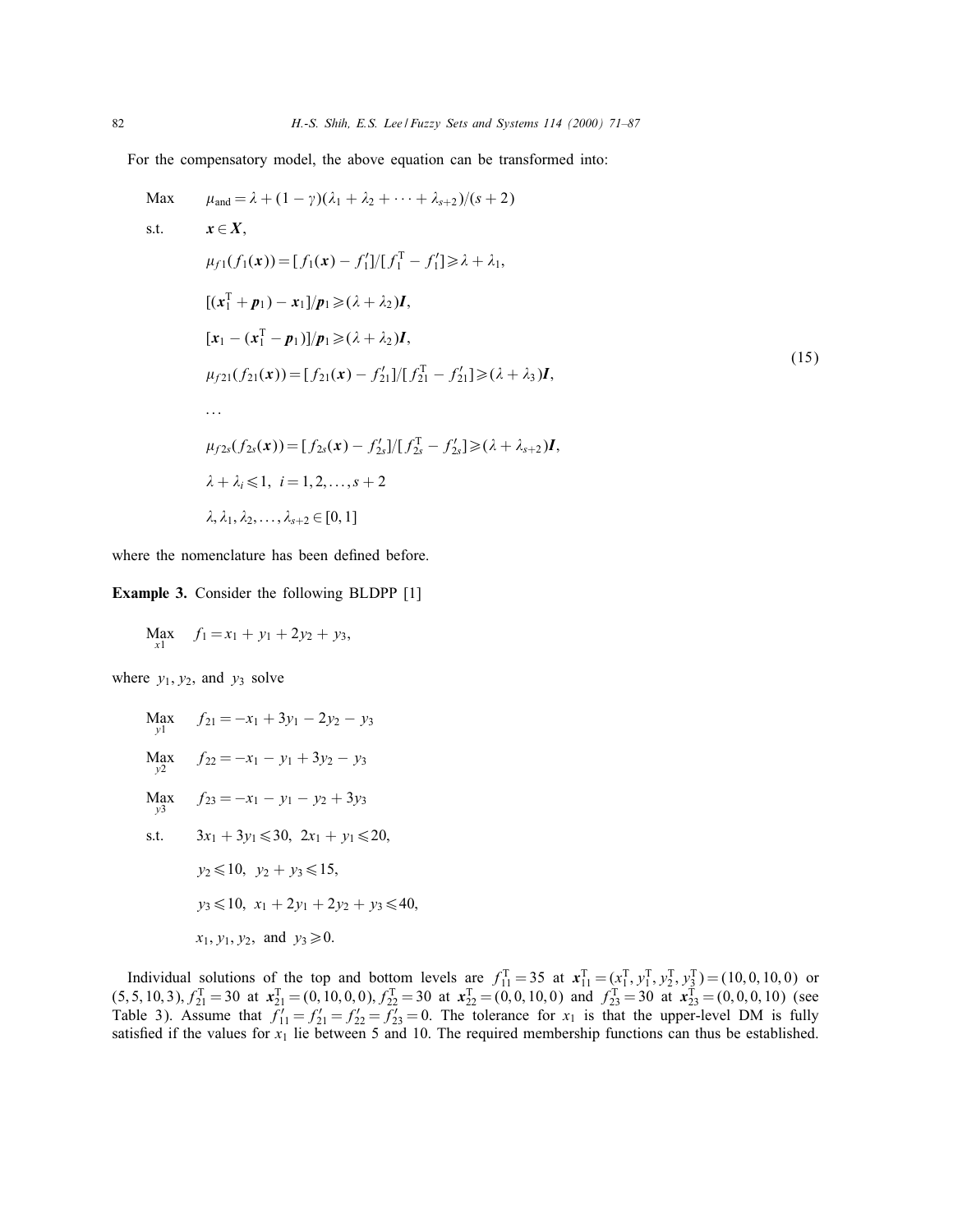| Vertex                |            | Objective for each decision unit | Note     |          |                             |
|-----------------------|------------|----------------------------------|----------|----------|-----------------------------|
|                       | $f_1$      | $f_{21}$                         | $f_{22}$ | $f_{23}$ |                             |
| A(10, 0, 10, 5)       | $35*$      | $-25$                            | 15       | $-5$     | Level 1 optimum             |
| B(5, 5, 10, 5)        | $35*$      | $-5$                             | 15       | $-5$     | Alternative optimum         |
| C(0, 10, 0, 0)        | 10         | $30*$                            | $-10$    | $-10$    | Level 2, division 2 optimum |
| D(0, 0, 10, 0)        | 20         | $-10$                            | $30*$    | $-10$    | Level 2, division 2 optimum |
| E(0, 0, 0, 10)        | 10         | $-10$                            | $-10$    | $30*$    | Level 2, division 3 optimum |
| Modified fuzzy range: |            |                                  |          |          |                             |
|                       | $n=1$      | $n = 21$                         | $n=22$   | $n = 23$ |                             |
| $f_n$                 | [10, 35)   | [0, 30)                          | [0, 30)  | [0, 30)  |                             |
| $x_n$                 | [0, 5, 10] |                                  |          |          |                             |

Table 3 Individual solution for each objective of Example 3

Note: (1)  $f_1$  represents the objective of the upper-level DM;  $f_{21}$ ,  $f_{22}$ , and  $f_{23}$  represent the three DMs of the lower-level.

(2) "∗" represents the optimal objective corresponding to the related divisions of 1st level and 2nd level.

(3) Modied fuzzy ranges are based on the solutions of individual problems. We choose one-sided fuzzy numbers for objectives and triangular fuzzy numbers for decision variables.

Using Eq. (15), we have

Max  $\mu_{\text{and}} = \lambda + (1 - \gamma)(\lambda_1 + \lambda_2 + \lambda_3 + \lambda_4 + \lambda_5)/5$ s.t.  $x \in X$ .  $\mu_{f11}(f_1(\boldsymbol{x})) = [f_{11}(\boldsymbol{x}) - f_{11}'] / [f_{11}^{\mathrm{T}} - f_{11}'] = (x_1 + y_1 + 2y_2 + y_3) / 35 \ge \lambda + \lambda_1,$  $[x_1 - (x_1^T - p_1)]/p_1 = x_1/5 \ge (\lambda + \lambda_2),$  $x_1 \leq 10$  $\mu_{f21}(f_{21}(\boldsymbol{x})) = [f_{21}(\boldsymbol{x}) - f_{21}']/[f_{21}^T - f_{21}'] = (-x_1 + 3y_1 - 2y_2 - y_3)/30 \ge (\lambda + \lambda_3),$  $\mu_{f22}(f_{22}(\boldsymbol{x})) = [f_{22}(\boldsymbol{x}) - f_{22}'] / [f_{22}^T - f_{22}'] = (-x_1 - y_1 + 3y_2 - y_3)/30 \ge (\lambda + \lambda_4),$  $\mu_{f23}(f_{23}(\boldsymbol{x})) = [f_{23}(\boldsymbol{x}) - f_{23}']/[f_{23}^T - f_{23}'] = (-x_1 - y_1 - y_2 + 3y_3)/30 \ge (\lambda + \lambda_5),$  $\lambda + \lambda_i \leq 1, i = 1, 2, 3, 4, 5$  $\lambda \in [0, 1].$ 

The above auxiliary compensatory model was solved and the results are:  $f^* = (f_{11}^*, f_{21}^*, f_{22}^*, f_{23}^*) = (31.07,$ 6.43, 6.43, 6.43) with the optimal satisfaction  $\mu_{and} = 0.28$  at  $x^* = (1.07, 7.5, 7.5, 7.5)$  and with  $\gamma = 0.5$ . In addition, 11 cases for different values of the compensatory parameter  $\gamma$  were also obtained and the results are listed in Table 4. The crisp solution is  $f^* = (35, -5, 15, -5)$  with satisfaction  $\lambda = (1, 0, 0.5, 0)$  at  $x^* = (5, 5, 10, 5)$ [1].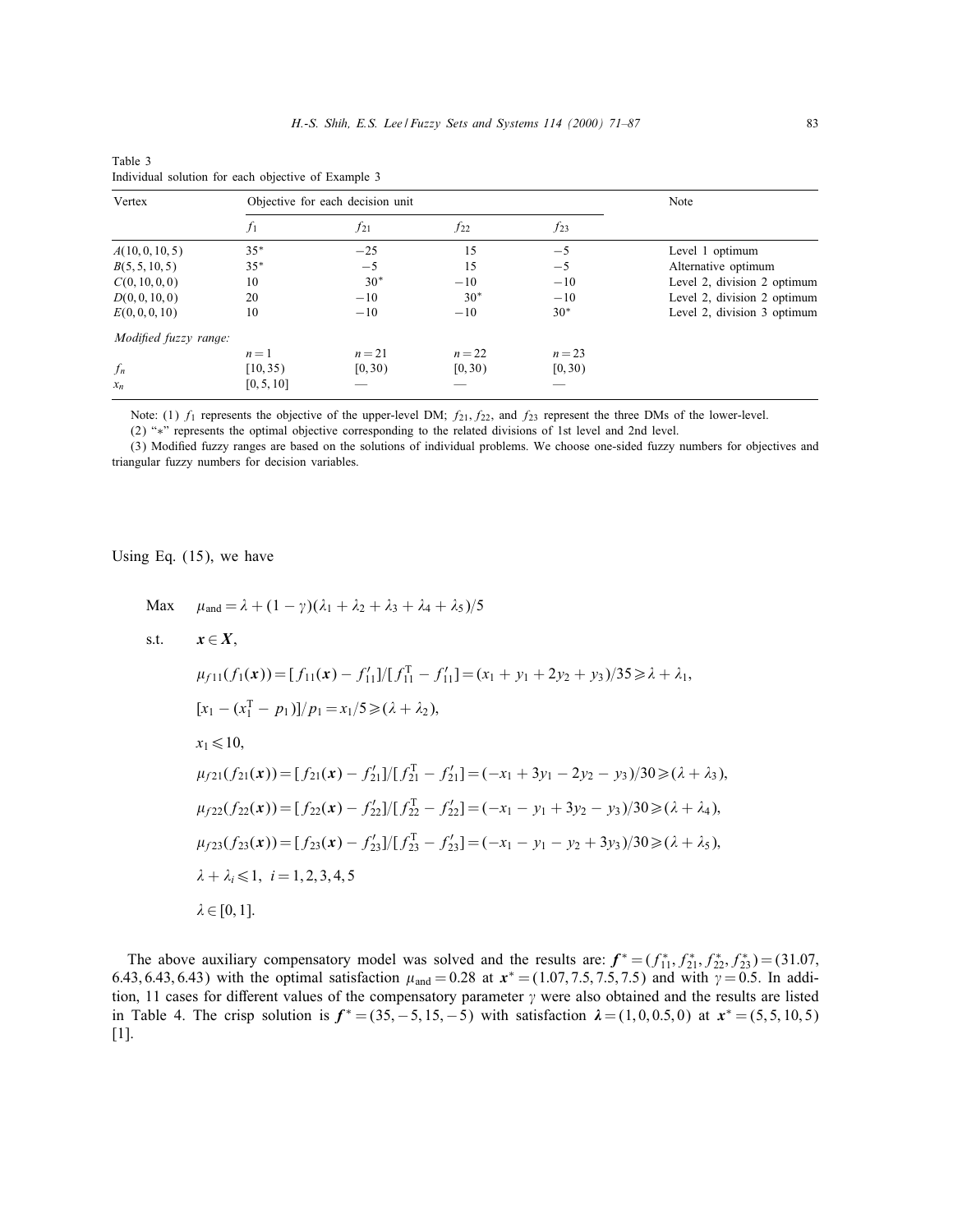| Degree of<br>compensation $\gamma$ | Degree of satisfaction<br>$\mu_{\text{and}}(\lambda)$ | Solution<br>$(x_1, y_1, y_2, y_3)$ | Objective<br>$(f_1, f_{21}, f_{22}, f_{23})$ | Note                       |
|------------------------------------|-------------------------------------------------------|------------------------------------|----------------------------------------------|----------------------------|
|                                    |                                                       |                                    |                                              |                            |
| $\theta$                           | (0)<br>0.41                                           | (3.75, 6.25, 8, 75, 6.25)          | (33.75, 0, 10, 0)                            |                            |
| 0.1                                | 0.37<br>(0)                                           | (3.75, 6.25, 8.75, 6.25)           | (33.75, 0, 10, 0)                            | Change of the solution set |
| 0.2                                | (0.17)<br>0.34                                        | (2.5, 7.5, 7.5, 7.5)               | (32.5, 5, 5, 5)                              |                            |
| 0.3                                | $0.32$ $(0.17)$                                       | (2.5, 7.5, 7.5, 7.5)               | (32.5, 5, 5, 5)                              |                            |
| 0.4                                | $0.30$ $(0.17)$                                       | (2.5, 7.5, 7.5, 7.5)               | (32.5, 5, 5, 5)                              | Change of the solution set |
| 0.5                                | (0.21)<br>0.28                                        | (1.07, 7.5, 7.5, 7.5)              | (31.07, 9.28, 17.72)                         |                            |
| 0.6                                | (0.21)<br>0.27                                        | (1.07, 7.5, 7.5, 7.5)              | (31.07, 9.28, 17.72)                         |                            |
| 0.7                                | (0.21)<br>0.25                                        | (1.07, 7.5, 7.5, 7.5)              | (31.07, 9.28, 17.72)                         |                            |
| 0.8                                | (0.21)<br>0.24                                        | (1.07, 7.5, 7.5, 7.5)              | (31.07, 9.28, 17.72)                         |                            |
| 0.9                                | (0.21)<br>0.23                                        | (1.07, 7.5, 7.5, 7.5)              | (31.07, 9.28, 17.72)                         |                            |
| $\mathbf{1}$                       | 0.21<br>(0.21)                                        | (1.07, 7.5, 7.5, 7.5)              | (31.07, 9.28, 17.72)                         |                            |

Table 4 Results based on the degree of compensation of Example 3

Note: (1) Werners' fuzzy "and" operator is  $\mu_{and} = \gamma \min_i(\mu_i) + (1 - \gamma)(\sum_i \mu_i)/m$ ,  $0 \le \mu \le 1$ ,  $0 \le \gamma \le 1$ , with m membership functions,  $i = 1, \ldots, m$ . Here  $m = 5$  for the bi-level decentralized programming problem of Example 3.

(2) When  $0 \le \gamma \le 0.1$ ,  $0.2 \le \gamma \le 0.4$ , and  $0.5 \le \gamma \le 1$ , the solution is belong to a different set, respectively.

(3)  $\lambda$  is the degree of satisfaction for non-compensatory operation, i.e. max–min operation. The compensatory solution and noncompensatory solution are equal when  $\gamma = 1$ .

#### 6. Bi-level decentralized programming problem with unequal goals

In the previous section, the objectives or the goals in the same level are treated as equally important. In practice, this is not the case. In fact, unequal objectives or goals at the same level are more common. In this section, a convex combination of the different weights of the objectives will be used to handle the unequal goals.

Assume that the second level has s decision units or objectives. Assign weights  $w_{21}, w_{22}, \ldots, w_{2s}$  to objectives  $f_{21}, f_{22},..., f_{2s}$ , respectively, where the summation of all the weights are equal to one. Using the weighted expressions in Eq. (15), we obtain the following new expression for the lower level:

Max 
$$
\mu_{\text{and}}^+ = \lambda + (1 - \gamma)[\lambda_1 + \lambda_2 + s(w_{21}\lambda_3 + w_{22}\lambda_4 + \cdots + w_{2s}\lambda_{s+2})]/(s+2)
$$
  
s.t.  $\mathbf{x} \in \mathbf{Y},$  (16)

where  $Y$  represents the constraint set.

Example 4. Consider the same example used in Example 3 except with the addition of weights.

Suppose that the upper-level DM feels that the first objective  $f_{21}$  at the lower level is three times more important than either the second objective  $f_{22}$  or the third objective  $f_{23}$ . Also, suppose that the second objective is twice as important as the third objective at the lower level. Then, the concept of pairwise comparison of importance of the different objectives can be used and the relative weights can be obtained by the eignvector method [17]:

$$
A = [a_{ij}] = \begin{bmatrix} w_{21}/w_{21} & w_{21}/w_{22} & w_{21}/w_{23} \ w_{22}/w_{21} & w_{21}/w_{22} & w_{22}/w_{23} \ w_{23}/w_{21} & w_{23}/w_{22} & w_{23}/w_{23} \end{bmatrix} = \begin{bmatrix} 1/1 & 3/1 & 3/1 \ 1/3 & 1/1 & 2/1 \ 1/3 & 1/2 & 1/1 \end{bmatrix},
$$

where objective *i* is  $a_{ij}$  times more important than objective *j*.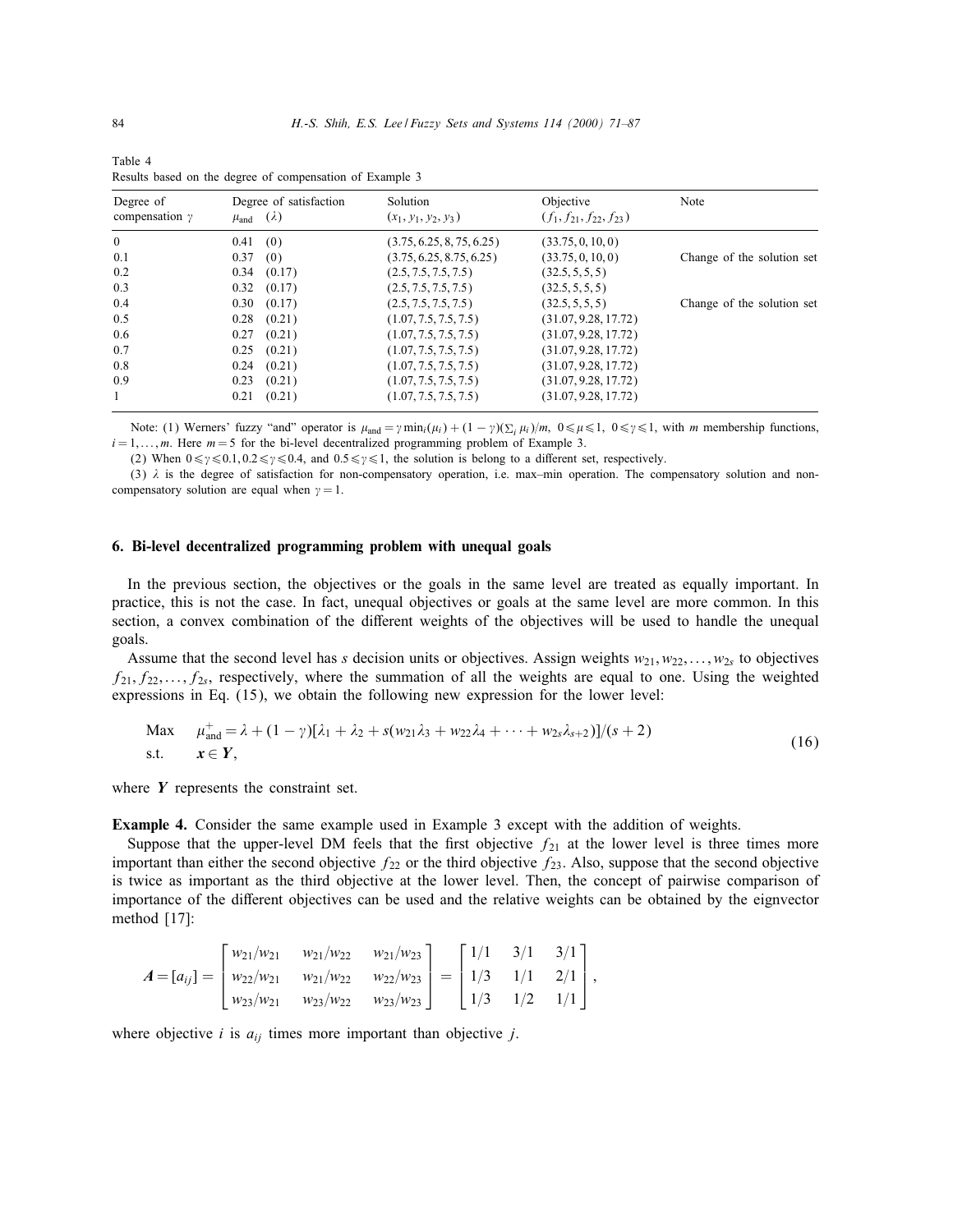The desired weights can be obtained by first obtaining the eigenvalues from  $(A - \lambda I)w = 0$  and then solving a set of three simultaneous equations. The weights obtained are:  $(w_{21}, w_{22}, w_{23}) = (0.59, 0.25, 0.16)$ . After substituting these weights into Eq. (16), the objective function of the lower-level auxiliary model with compensation is

$$
\text{Max } \mu_{\text{and}}^+ = \lambda + (1 - \gamma)[\lambda_1 + \lambda_2 + 3(0.59\lambda_3 + 0.25\lambda_4 + 0.16\lambda_5)]/5.
$$

This auxiliary problem with the above objective function and the same set of constraints as that listed for Example 3 was solved and the results are:  $f^* = (f_{11}^*, f_{21}^*, f_{22}^*, f_{23}^*) = (31.73, 8.85, 5.77, 5.77)$ . The optimal satisfaction level is:  $\mu_{and}^+ = 0.28$  at  $x^* = (0.96, 8.27, 7.5, 7.5)$  with  $\gamma = 0.5$ . Compared to the solutions obtained in Example 3, the effect of unequal weight is obvious.

#### 7. Multiple level decentralized programming problems

Obviously, the approach can be expanded easily to multiple level decentralized programming problems (MLDPP), which is composed of a decision center at the top level and several divisions or decision units at each of the lower levels. It is essentially the multiple level hierarchy decentralized system proposed by Anandalingam [1]. Fig. 1 illustrates the general structure. This is a very difficult problem and there exists no explicit relationships among the decision units at the same level. In this section, the fuzzy approach will be used to solve the MLDPPs with equal and unequal importance in the goals at the same level. Using the fuzzy or tolerance nature, this large complicated problem becomes tractable with the fuzzy approach.



Fig. 1. A decentralized hierarchical structure.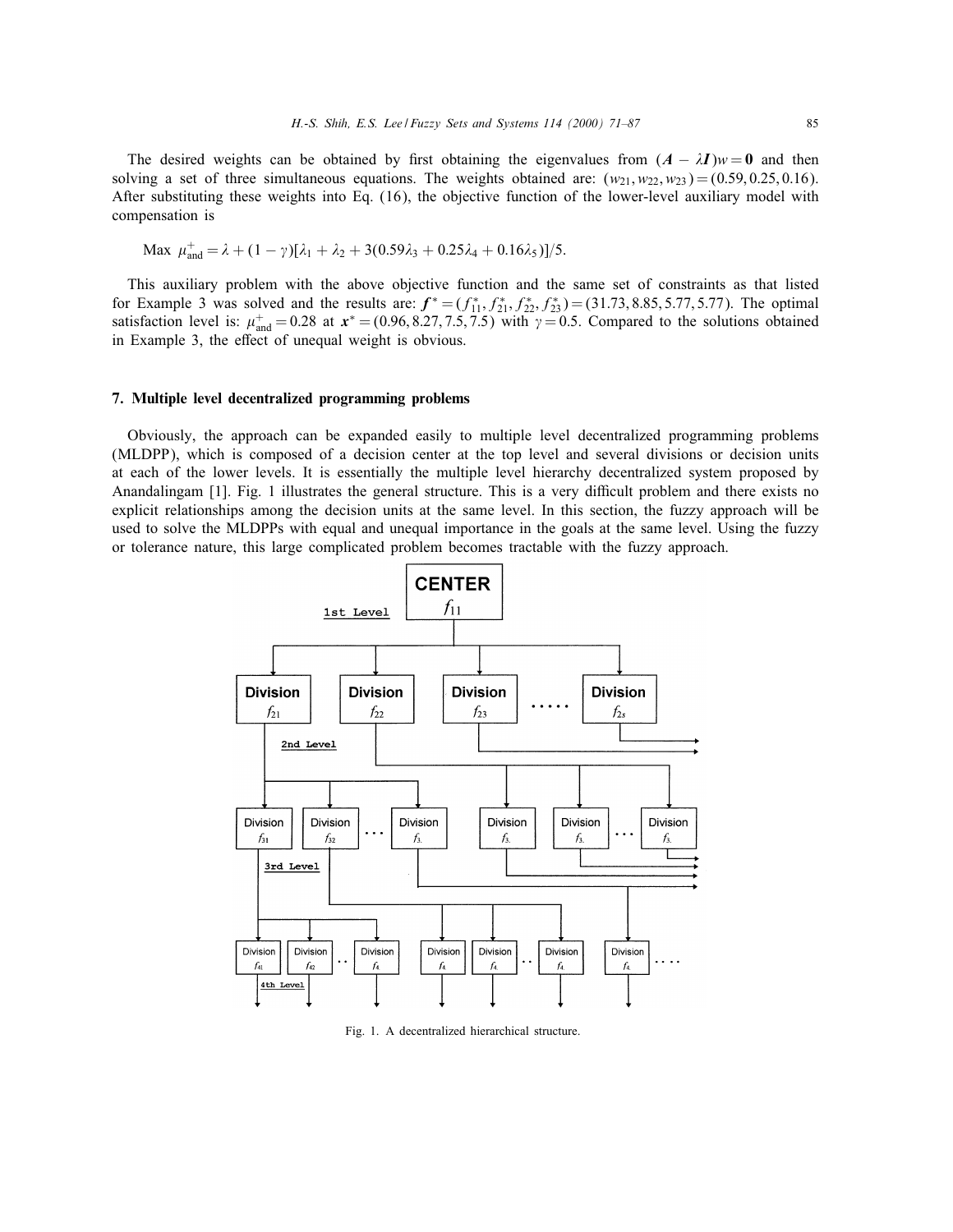The procedure of compensatory fuzzy approach for MLDPPs is essentially the same as that for BLDPPs. Assume that there are s decision units at the second level and q decision units at the third level, the objective functions for this third-level problem with equally important objectives at each level is

$$
\mu_{\text{and}}^{+} = \lambda + (1 - \gamma)[\lambda_{1} + \lambda_{2} + (\lambda_{3} + \dots + \lambda_{s+2}) + (\lambda_{s+3} + \dots + \lambda_{2s+2})
$$
  
+ 
$$
(\lambda_{2s+3} + \dots + \lambda_{2s+q+2})]/(2s+q+2),
$$
 (17)

where  $(\lambda_3,\ldots,\lambda_{s+2})$  represent the goals of the second level,  $(\lambda_{s+3} + \cdots + \lambda_{2s+2})$  represent the decisions of the second level, and  $(\lambda_{2s+3} + \cdots + \lambda_{2s+a+2})$  represent the goals of the third level.

For unequal goals, assuming the weights  $w_{21}, w_{22}, \ldots, w_{2s}$  are assigned to objectives  $f_{21}, f_{22}, \ldots, f_{2s}$ , respectively, for the second level, and  $w_{31}, w_{32},...,w_{3q}$  are assigned to objectives  $f_{31}, f_{32},...,f_{3q}$ , respectively, for the third level. Then, the objective function for the third-level auxiliary model can be represented as

$$
\mu_{\text{and}}^{+} = \lambda + (1 - \gamma)[\lambda_{1} + \lambda_{2} + s(w_{21}\lambda_{3} + \dots + w_{2s}\lambda_{s+2})/2 + s(w_{21}\lambda_{s+3} + \dots + w_{2s}\lambda_{2s+2})/2 \n+ q(w_{31}\lambda_{2s+3} + \dots + w_{3q}\lambda_{2s+q+2})]/(2s+q+2),
$$
\n(18)

where  $(\lambda_3,\ldots,\lambda_{s+2})$  represent the goals of the second level,  $(\lambda_{s+3} + \cdots + \lambda_{2s+2})$  represent the decisions of the second level, and  $(\lambda_{2s+3} + \cdots + \lambda_{2s+q+2})$  represent the goals of the third levels.

Eqs. (17) and (18) are the auxiliary objectives for the third-level, and their constraint sets should include the decision information from the first and the second levels as discussed previously. The approach can be extended easily to kth level decentralized programming problems, with  $k \geq 4$ . If the current solution is not satisfactory, interactive iteration can be added to modify the degree of satisfaction until a satisfactory solution is obtained.

#### 8. Conclusions and discussions

The fuzzy approach is an effective and powerful compromise technique for solving multiple level programming problems. The advantage of this approach is that it exploits the inherent vagueness and uncertainty of a large multiple hierarchical system so that this system becomes tractable and, in a way, much more simplied. Because of this exploitation of the vagueness and also because we use membership function to represent the degree of satisfaction, the very complex large decentralized multiple level problems can be solved effectively by this approach

Although this and the earlier paper  $[19]$  have shown the effectiveness of the fuzzy approach, only a start has been made. Many areas need to be explored and developed in this direction. For example, only the compensatory operator proposed by Werners [24] has been used. There are many other compensatory aggregators to be investigated. The concept of ordered weighted averaging aggregator due to Yager [26] appears to be a promising one. Another direction is in the development of more effective interactive iterative procedure.

## Acknowledgements

We would like to thank Professor U.P. Wen at National Tsin Hwa University in Taiwan (ROC) for his valuable suggestions.